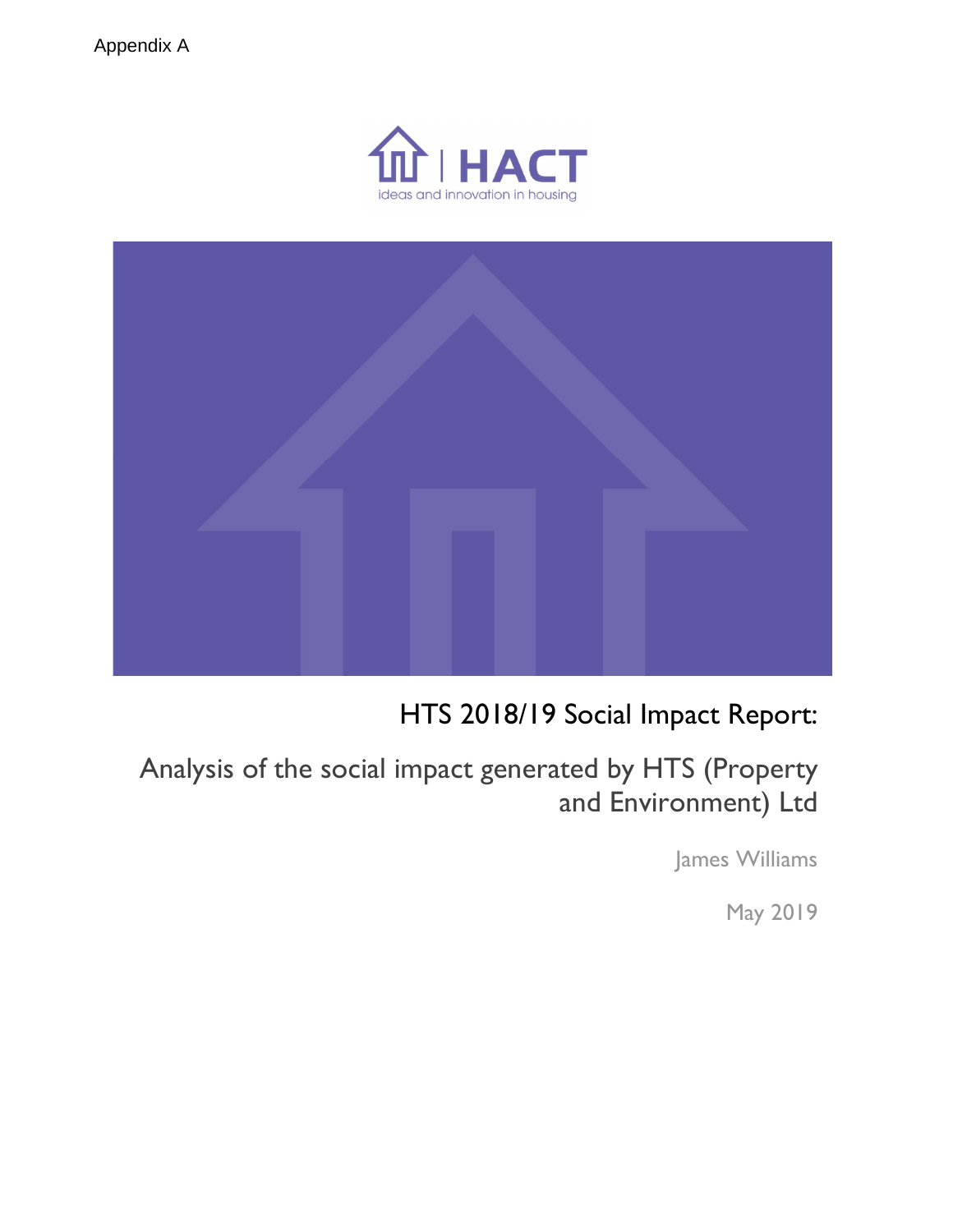# **Contents**

| Section 2: Measurement methodologies - Wellbeing valuation and the UK Social Value |
|------------------------------------------------------------------------------------|
|                                                                                    |
|                                                                                    |
|                                                                                    |
|                                                                                    |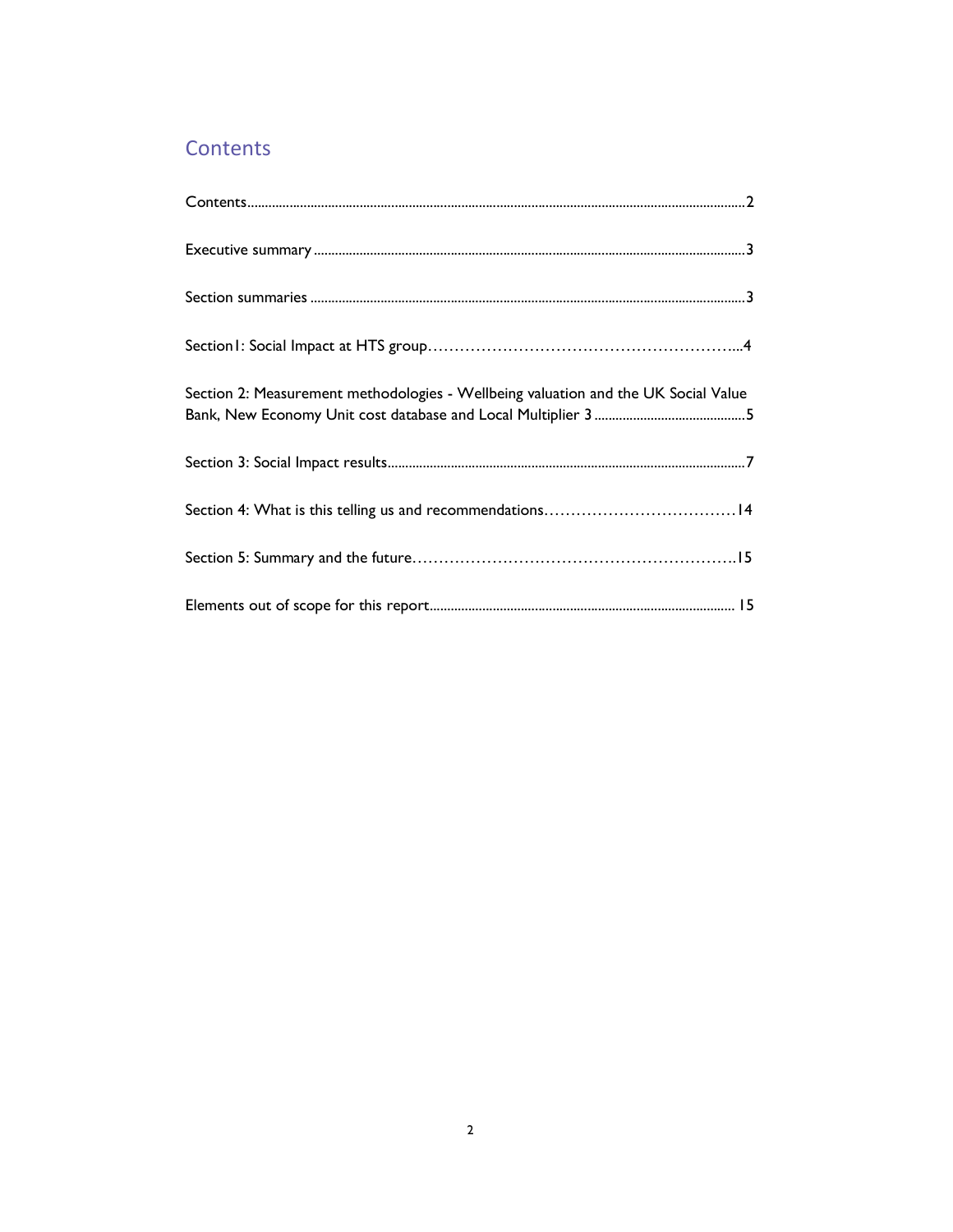# Executive summary

The purpose of this report is to perform a retrospective social impact analysis of the HTS Group activities in 2018/2019. HTS has a commitment to delivering positive social impact as outlined in their corporate objectives. This report explores the social impact generated across several outcome areas and through a range of delivery mechanisms.

Using wellbeing, cost benefit analysis and economic multiplier techniques it is estimated that social impact of the project totalled over  $E1$ m.

- HTS can demonstrate that it created social value in at least the following areas Full-time employment, General training for job, Volunteering, Apprenticeships, relieving homelessness and promotion of financial comfort. It is likely more social impact was created across other outcomes but as this is a retrospective analysis, the evidence does not exist to demonstrate these achievements.
- HTS created £1,129,128 of social value in the 2018-19 year.
- Recommendations look to the future to ensure HTS will be well placed to deliver social impact, assess progress, demonstrate improvements and insights into the future.

# Section summaries

The report is split into the following five sections:

Section 1 provides a brief description of the activities of HTS Group in relation to social impact.

Section 2 explains the methodology behind the social impact assessment and how social value is measured using the Housing Association Charitable Trust (HACT's) UK Social Value Bank, Commission for New Economy Unit Cost database and Local Multiplier 3 calculations.

Section 3 assesses the social impact created through HTS activities and presents a breakdown of this.

Section 4 makes recommendations of how to maximise social impact.

Section 5 provides a summary and discusses the future.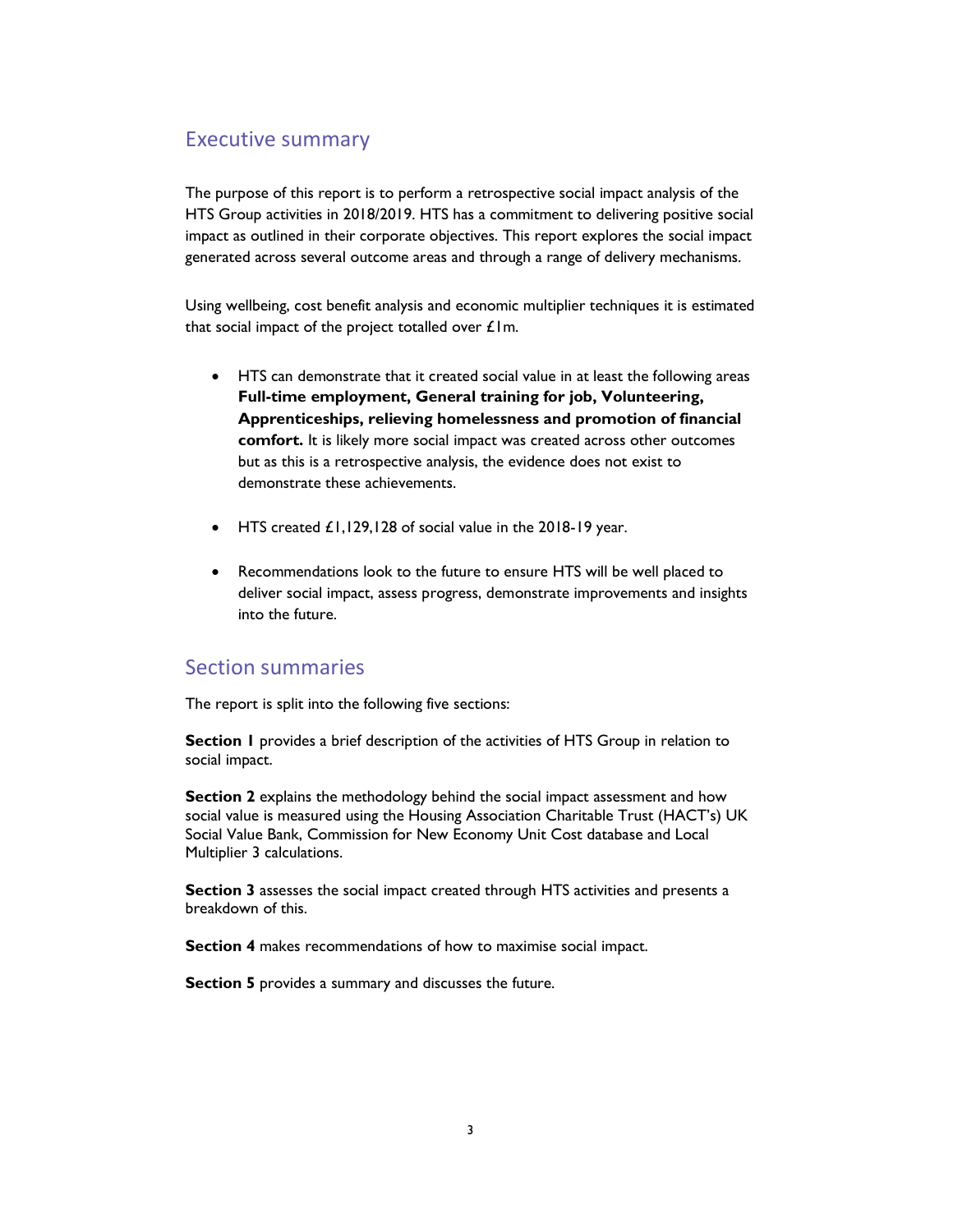# Section 1: Social Impact at HTS Group

HTS (Property and Environment) Ltd was set up by Harlow Council to provide a range of property and environmental services. Services provided are housing repairs, maintenance, facilities management, environmental services, compliance, capital and planned works to residents, leaseholders and support to community organisations.

HTS aims to be acknowledged as an industry leader in Corporate Social Responsibility (CSR) and has a well-established programme in the community actively engaging with environmental, charitable and people-based initiatives.

As well as regular fundraising activities staff are encouraged to volunteer with charities. Work experience, apprenticeships and proactive targeting of under-represented groups such as those with disabilities is also undertaken.

HTS takes it's work with the environment seriously with a stated aim of responding to the social, economic and environmental expectations of the Harlow community.

HTS has a vision which helps to make Harlow a place where people want to live and work as well as encouraging healthy lifestyles for employees.

HTS has delivered a range of activities in 2018-19 which have a significant positive social impact including:

- An employment and skills programme with a focus on full-time employment opportunities for the disabled, apprenticeships and training.
- Work experience opportunities for young people.
- Partnerships with local schools and charities.
- Wellbeing programmes for staff.
- **Becoming an accredited Living Wage employer.**
- Upward review of pay grading.
- Adaptation of properties for the Street2Homes charity.
- Core work of renovating and improving the environment.
- Maximising the economic impact on the Harlow community.

To understand this social impact better HTS commissioned HACT in April 2019 to produce a social impact report demonstrating the value of their CSR activities.

The report will cover financial, economic and wellbeing outcomes of the CSR programme and provide recommendations to improve future reporting and impact.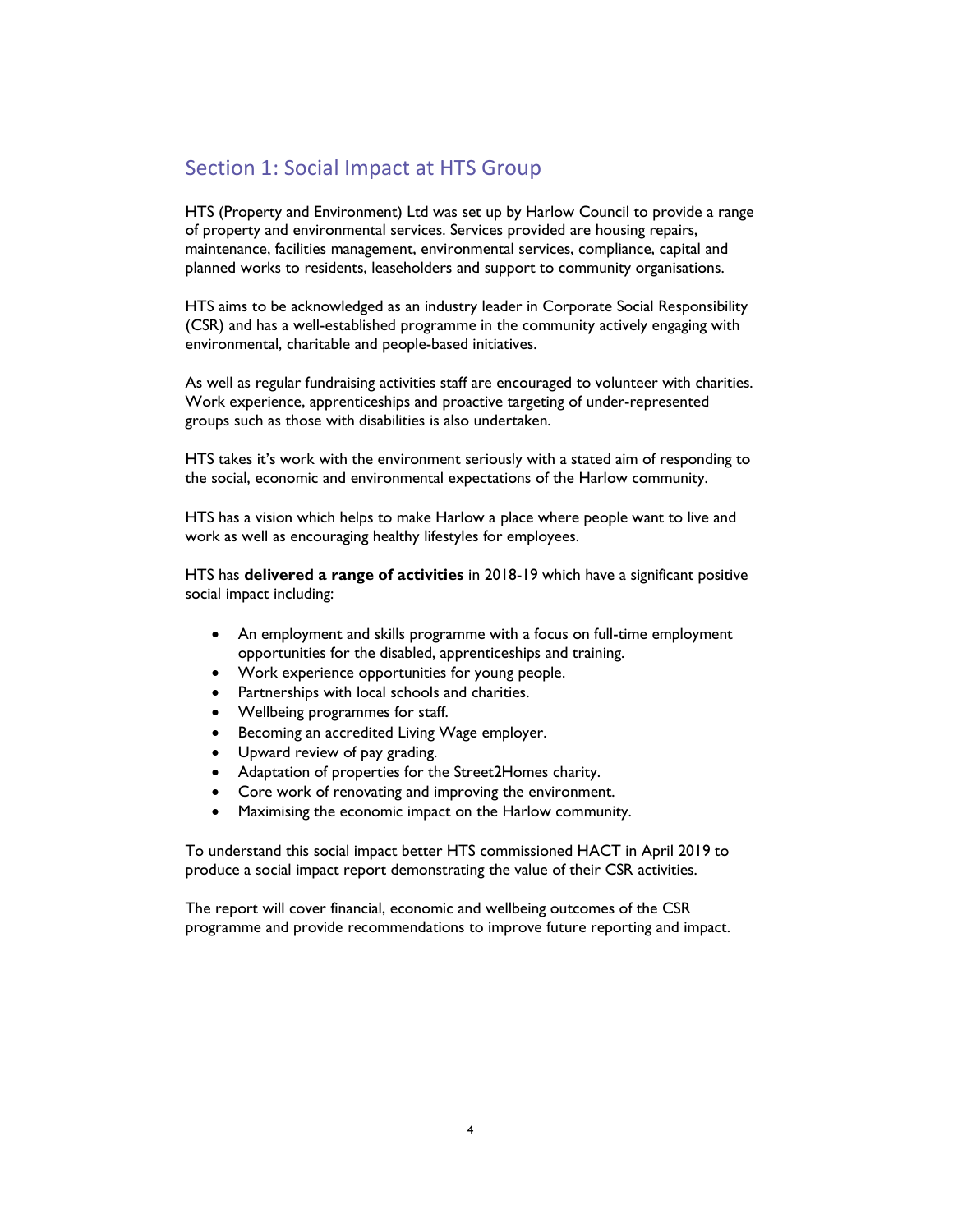### Section 2: Measurement methodologies

## Wellbeing valuation and the UK Social Value Bank

This report has drawn heavily on the UK Social Value Bank (UKSVB)<sup>1</sup> to assess the social impact created.

Launched in 2014, the UKSVB is a HACT resource that offers organisations and businesses a way to understand the social impact of their investment in communities. The UKSVB was derived using the wellbeing valuation approach and features as part of HM Treasury Green Book<sup>2</sup> guidance that sits at the heart of policy evaluation approaches within UK Government.

Over 100 outcomes have been valued based on their relationship with life satisfaction. To do this, large national datasets were analysed to identify how people's self-reported wellbeing<sup>3</sup> changes due to different life circumstances. Analysis reveals the impact of these various outcomes on life satisfaction and calculates the amount of money that produces the equivalent impact on life satisfaction.

The UKSVB offers a proportionate way to measure social impact and enables a cost: benefit calculation. It has become the housing industry-standard method to measure social impact, has been downloaded over 13,000 times and more than 100 organisations have attended training and use the model in their business decisions.

It is recommended that the assessment of social impact using the UKSVB begins before any activity is delivered. This way the necessary evidence can be collected to meaningfully measure outcomes using before and after data (the type of evidence required varies by outcome). If evidence is not collected before activity starts, then the 'before' position of individuals may be missed and may result in a less accurate social impact assessment as positive social value may be missed.

#### New Economy Manchester - Unit Cost database

This report also explores the value of achievements to the state and economy, it does this by drawing on New Economy Manchester's Unit Cost Database. This database contains more than 600 cost estimates complied through government reports and academic studies. The database includes costs across the following outcome areas: crime; education & skills; employment & economy; fire; health; housing; and social services.

The project was funded by the Department for Communities and Local Government's (DCLG) Troubled Families Unit and delivered by Greater Manchester and Birmingham City Councils. Work to develop and update the database is being undertaken by New

-

<sup>&</sup>lt;sup>1</sup> http://www.hact.org.uk/value-calculator

<sup>&</sup>lt;sup>2</sup>https://www.gov.uk/government/uploads/system/uploads/attachment\_data/file/685903/The\_Gre en\_Book.pdf

 $3$  How satisfied they are with their life on a scale of 0-10, from 'not at all' to 'completely'.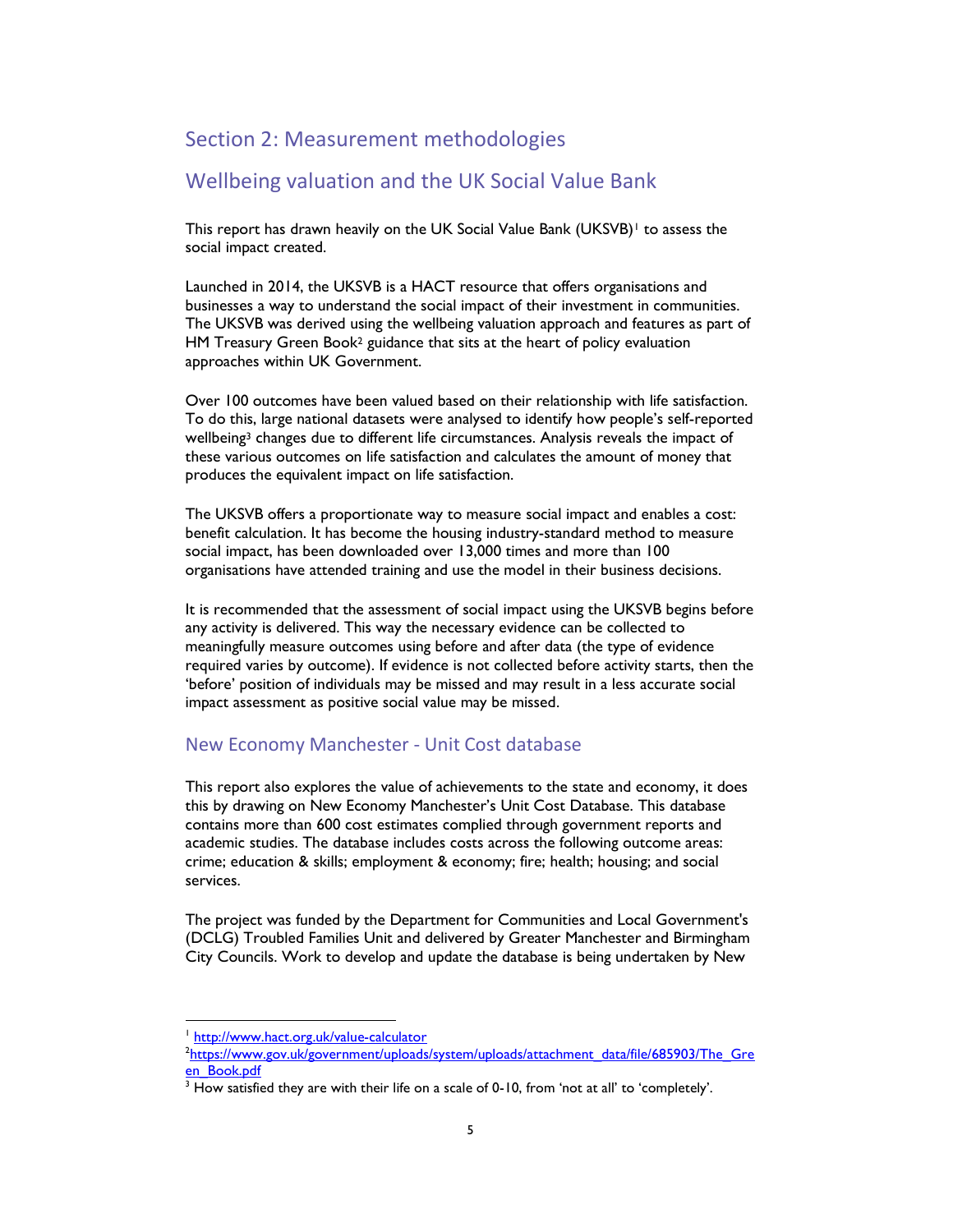Economy (Greater Manchester), with further support from Department for Communities and Local Government and other Government departments.

The data has been subject to a rigorous validation process, including assessing the robustness of the original source documentation, considering how data has been derived from constituent cost elements, comparing costs to related data, and exploring the availability of more recent/robust sources. The data has also been reviewed by analysts from the relevant Whitehall departments.

Different types of value are available, both fiscal and economic using the Commission for New Economy model. This report has used the fiscal values which measure the costs or savings to the public sector as well as economic measures which demonstrate the increase in earnings and growth in the local economy.

#### Local Economic Multiplier (LM3)

Organisations can make a huge difference to their localities by local buying promotion of local employment and encouraging staff to spend locally. It is possible to measure the effect of an organisation in a local economy by analysing three rounds of spending. This helps organisations understand how they are contributing to the local supply chain and wider economy.

LM3 is calculated in three stages;

Round 1 Organisational turnover and staffing costs.

Round 2 Where and with who the company spends their money.

Round 3 Where and how suppliers and employees re-spend their incomes.

The New Economics Foundation and the Countryside Agency published the report 'The Money Trial; Measuring Your Impact on the Local Economy using LM3' in 2002. The principles and calculations outlined in the report have been used to calculate an estimated LM3 score for HTS.

#### Global Value Exchange (GVE)

During the production of the report the Global Value Exchange database http://www.globalvaluexchange.org/ was used to ascertain whether other social impact values could be identified. One value has been used from this source evidencing the economic impact on volunteering. The GVE is a helpful resource containing over 30,000 impact metrics and 1000s of indicators to help understand social impact.

#### Deadweight

Deadweight, or 'what would have happened anyway', is an important part of social impact analysis. To give an accurate picture of social impact a percentage reduction is applied reflecting that a proportion of the outcomes would have happened anyway.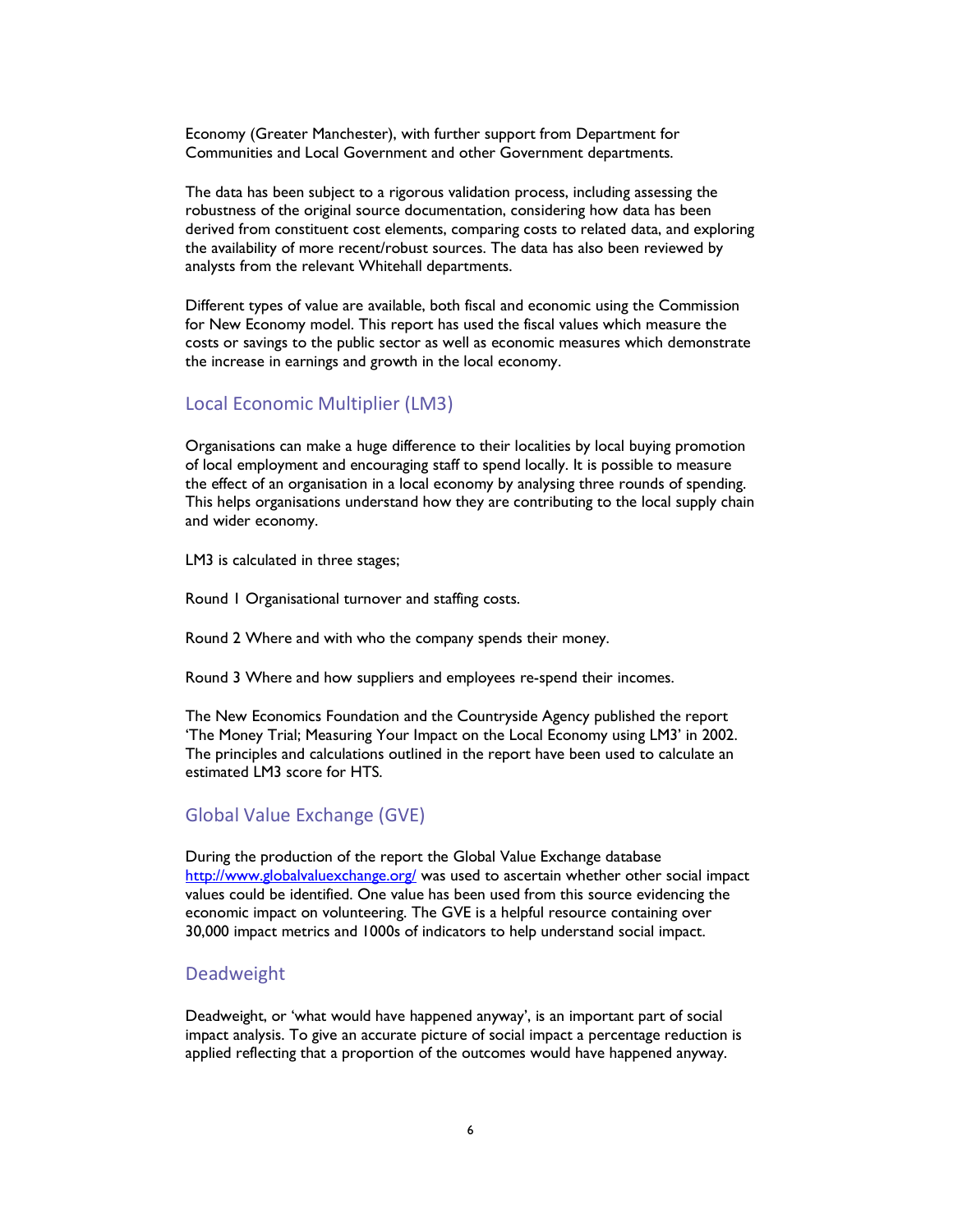The UKSVB applies average deadweight figures from the HCA Additionality Guide4. This prevents overclaiming as it does not assume a direct cause and effect relationship between an outcome and an intervention. Using HCA figures saves additional research or a less robust figure being used.

Deadweight reductions on values are 15% for employment and training outcomes, 19% for community and social outcomes, and 27% for health outcomes.

This report applies a deadweight to the New Economy values at 15%.

# Section 3: Social value results

HTS have collected data on the activities delivered in 2018-2019 and recorded the resulting outputs and achievements. A full review of this data has been carried out and has been analysed retrospectively using HACT's Value Calculator tool and applying the UKSVB.

Two stakeholders were identified to benefit from HTS CSR programmes and is included in the analysis<sup>5</sup>. The first are the individuals who directly experience a wellbeing benefit from the activities or interventions funded and/or delivered by HTS. This includes those who receive training and move into employment, for example. The state also experiences knock-on benefits from HTS investment through the outcomes experienced by the individuals leading to a reduced public spending or increased tax and national insurance contributions.

Table A shows the social value created for the individual through activities delivered as part of the project where available outcomes in the UKSVB exist. Nine different UKSVB outcomes were utilised in the analysis.

Table B shows the social impact created for the state where aligned values exist in New Economy Manchester's Unit Cost Database.

#### Points to note:

-

- It is certain that there are some outcomes that were achieved but due to the evidence available for example in relation to the core activities of HTS. Therefore, no value has been claimed for improvements to the environment or physical improvements to housing.
- There are some activities as part of the programme that were delivered as that do not have a corresponding value in the UKSVB or Unit Cost Database. This does not necessarily mean that an activity (particularly in relation to fundraising activities) did not create social impact but that it is not possible to assess it currently.

<sup>4</sup> https://www.gov.uk/government/publications/additionality-guide

<sup>&</sup>lt;sup>5</sup> It is acknowledged that this is not exhaustive and further research could reveal additional stakeholders who benefit from the activity, for example, the local economy.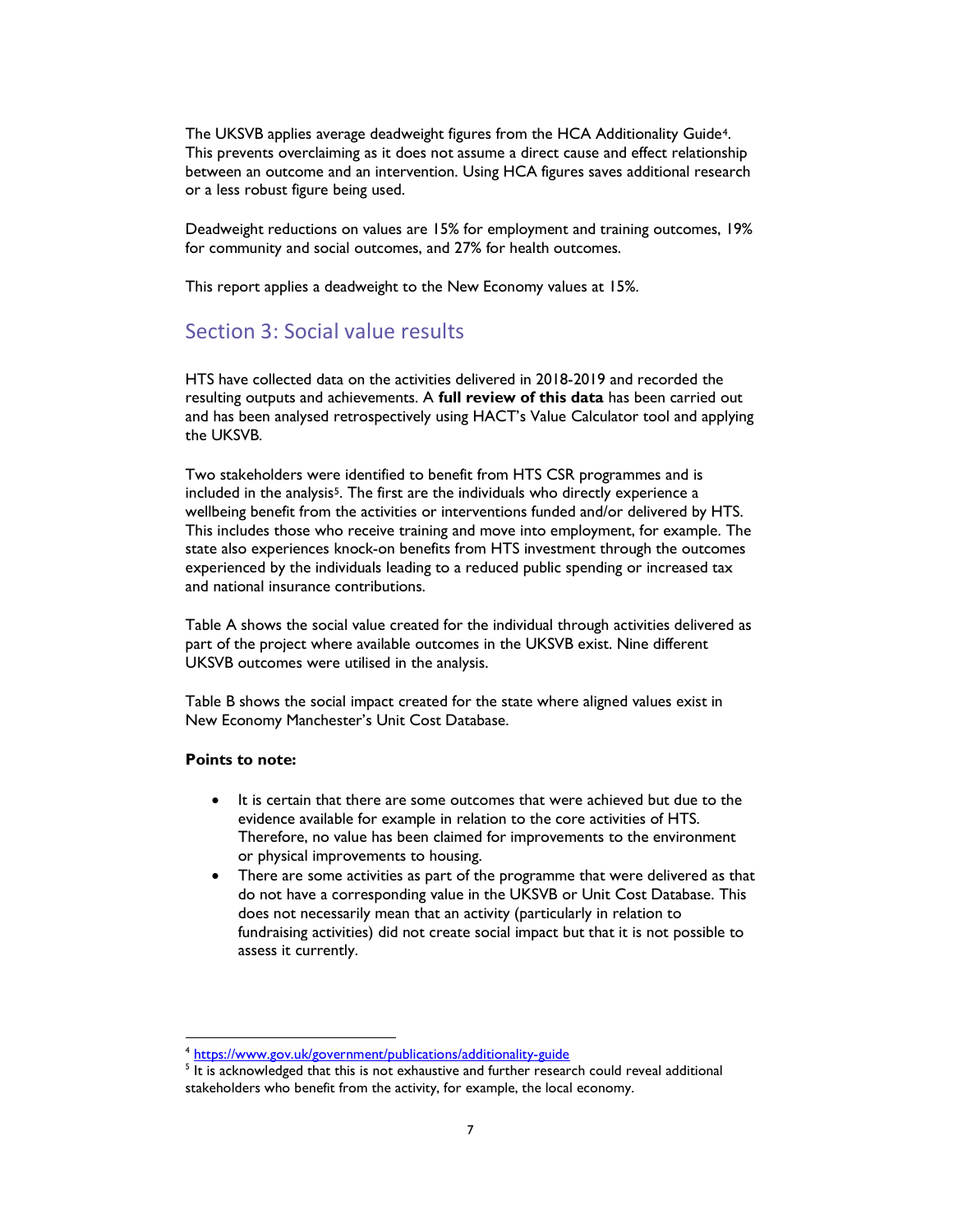- The wellbeing valuation approach, the methodology behind the UKSVB, represents the value of the wellbeing uplift experienced by individuals and therefore does not recognise the value of 'local'.
- Some values cannot be applied to the same individual together as it would amount to double-counting of the benefit created. For example, only one training course can be applied to an individual. If an individual attends multiple training courses within a year, the value of attending a training course can only be applied once.
- The value for each outcome in the UKSVB is applied on a per person per year basis.
- LM3 calculations were based on information and estimates provided by HTS and as such are not as accurate as they might be if questionnaires were undertaken with staff as to the Geographic location where they spend their salaries.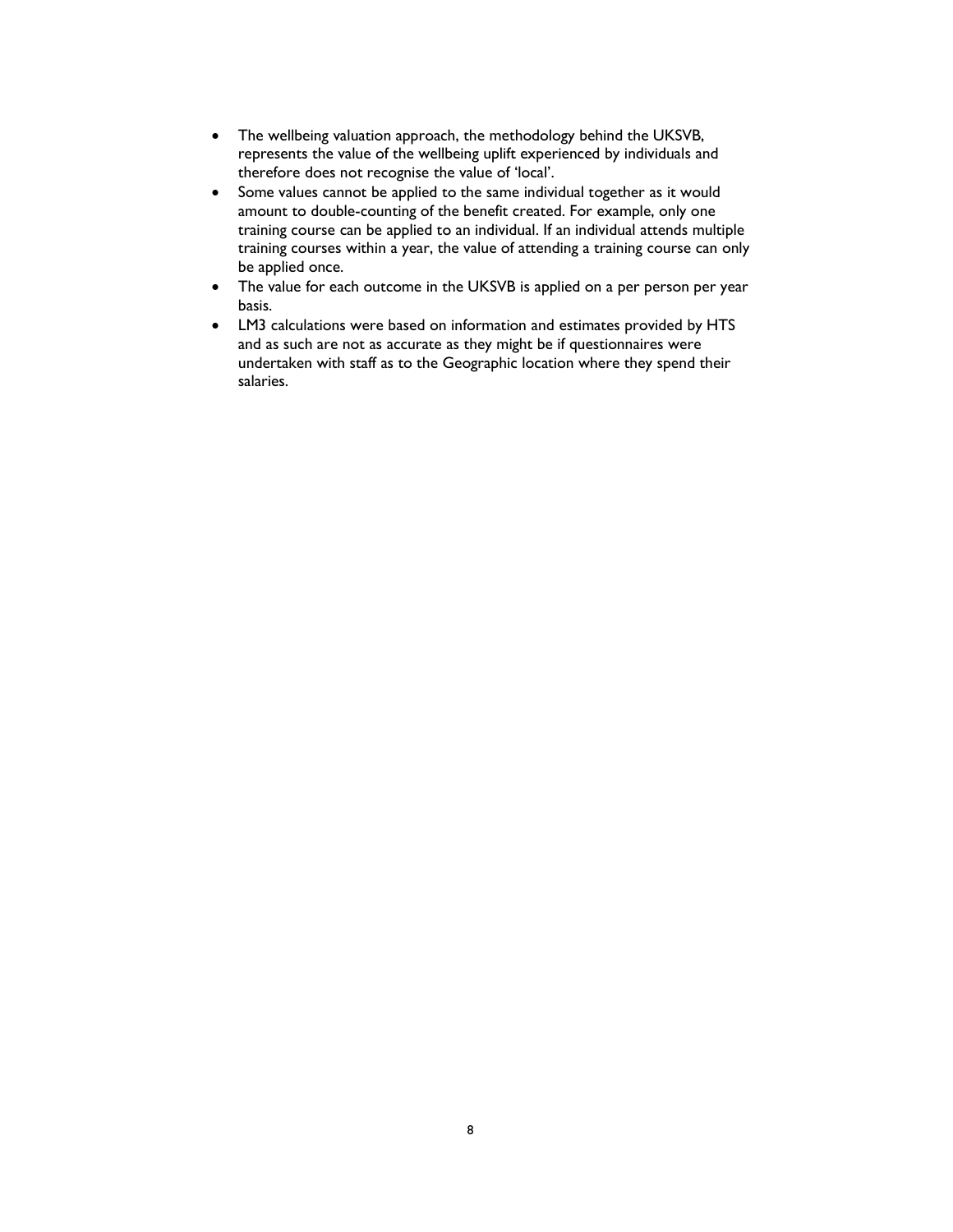| Table A: Wellbeing Social impact (wellbeing) created by activity - for the individual |  |
|---------------------------------------------------------------------------------------|--|
|---------------------------------------------------------------------------------------|--|

| <b>Description of activity</b>                                                                                                                                                                                                                                                                                                                           | Source of data | <b>UKSVB</b><br>outcome/value                 | <b>Average person</b><br>value | No. of<br>beneficiaries | <b>Total social value</b><br>(minus deadweight) |
|----------------------------------------------------------------------------------------------------------------------------------------------------------------------------------------------------------------------------------------------------------------------------------------------------------------------------------------------------------|----------------|-----------------------------------------------|--------------------------------|-------------------------|-------------------------------------------------|
| Apprenticeships.                                                                                                                                                                                                                                                                                                                                         | Update report  | Apprenticeship                                | £2,353                         | 10                      | £18,867                                         |
| Employment (previously unemployed with disability moving into employment). HTS is a<br>disability confident organisation.                                                                                                                                                                                                                                | Update report  | Employment                                    | £14,433                        | $\overline{4}$          | £49,071                                         |
| Living wage accreditation and pay rises. Estimated number of people who would report a<br>change in financial comfort in response to the question, how well would you say you<br>yourself are managing financially these days?<br>Estimated that respondents would report a change from just about getting by to doing<br>alright or living comfortably. | Update report  | Financial<br>comfort                          | £8,917                         | 5                       | £36,036                                         |
| Social Club and gym discount. Assumption made that the discount enabled participation<br>in frequent mild exercise at least once a week.                                                                                                                                                                                                                 | Update report  | Frequent mild<br>exercise                     | £3537                          | 9                       | £25,786                                         |
| Harlow Council in partnership with Streets 2 Home project partnership to provide<br>housing for rough sleepers                                                                                                                                                                                                                                           | Update report  | Rough sleeping<br>to secure<br>accommodation. | £24,467                        | 8                       | £195,736                                        |
| Internal staff training programme. HTS invests in people and regularly undertakes staff<br>training. The training is designed to increase skills for the job.                                                                                                                                                                                            | Update report  | Employment<br>training.                       | £807                           | 325                     | £178,860                                        |
| Volunteering (Board members). HTS staff serve on 3 different organisation boards.                                                                                                                                                                                                                                                                        | Update report  | Regular<br>volunteering                       | £3,249                         | 3                       | £7,772                                          |
| Volunteering staff members                                                                                                                                                                                                                                                                                                                               | Update report  | Regular<br>volunteering                       | £3,249                         | 100                     | £259,079                                        |
| Work experience. HTS provide unpaid work experience with schools and offers to the<br>wider community.                                                                                                                                                                                                                                                   | Update report  | <b>General training</b><br>for job            | £1,567                         | 150                     | £193,157                                        |
| Total                                                                                                                                                                                                                                                                                                                                                    |                |                                               |                                | 619                     | £964,364                                        |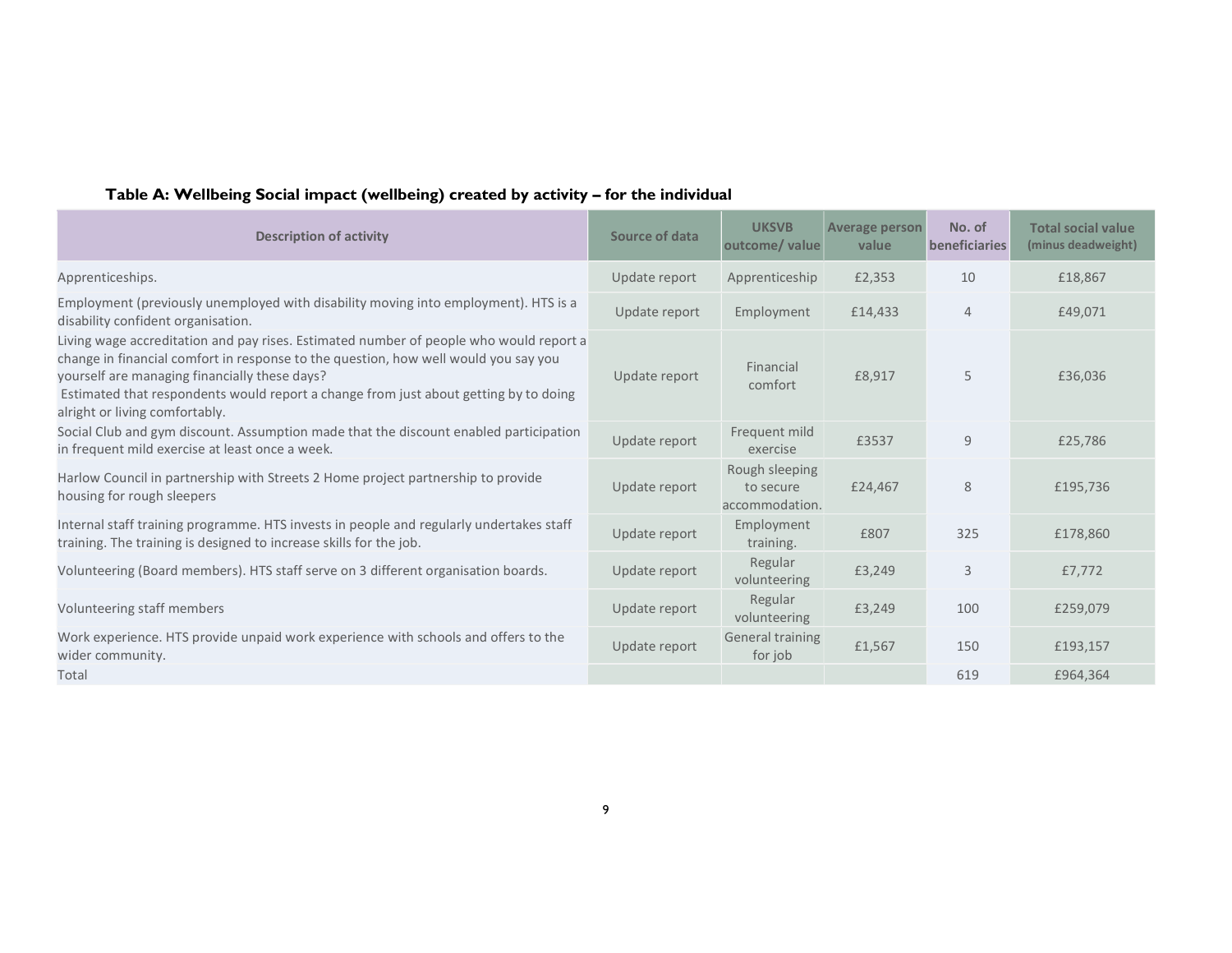#### Table B: Social value created by activity – for the state and economy

The Unit Cost Database has a limited number of values and so was not possible to attach a value to all of the outcomes reported. The table above includes the values and calculations that did align with the outcomes. Where annual benefits are listed one year of value has been applied to be conservative and prevent overclaiming.

| <b>Description of activity</b>                      | Source of data                                                                        | Value<br><b>Business</b><br>productivity | Value<br><b>Economic</b><br>benefit | Value (cost<br>saving) to<br>the state. | No. of<br>aries | <b>Total social</b><br>benefici value (minus 10%<br>deadweight) |
|-----------------------------------------------------|---------------------------------------------------------------------------------------|------------------------------------------|-------------------------------------|-----------------------------------------|-----------------|-----------------------------------------------------------------|
| Moving from unemployment to full time<br>employment | New Economy Manchester - Unit Cost<br>Database                                        |                                          | £8632                               | £8632                                   | $\overline{4}$  | £52828                                                          |
| Rough sleepers into secure accommodation.           | New Economy Manchester - Unit Cost<br>Database                                        |                                          |                                     | £8605                                   | 8               | £61,956                                                         |
| New apprenticeships assumed on level 3              | New Economy Manchester - Unit Cost<br>Database                                        | £20,352 (per £1924.75<br>organisation)   |                                     | £1390                                   | 10              | £31,805                                                         |
| Volunteering                                        | Global Value Exchange: Improving services<br>for young people an economic perspective |                                          | £250.64                             |                                         | 103             | £23,233                                                         |
| Total                                               |                                                                                       |                                          |                                     |                                         | 125             | £169,822                                                        |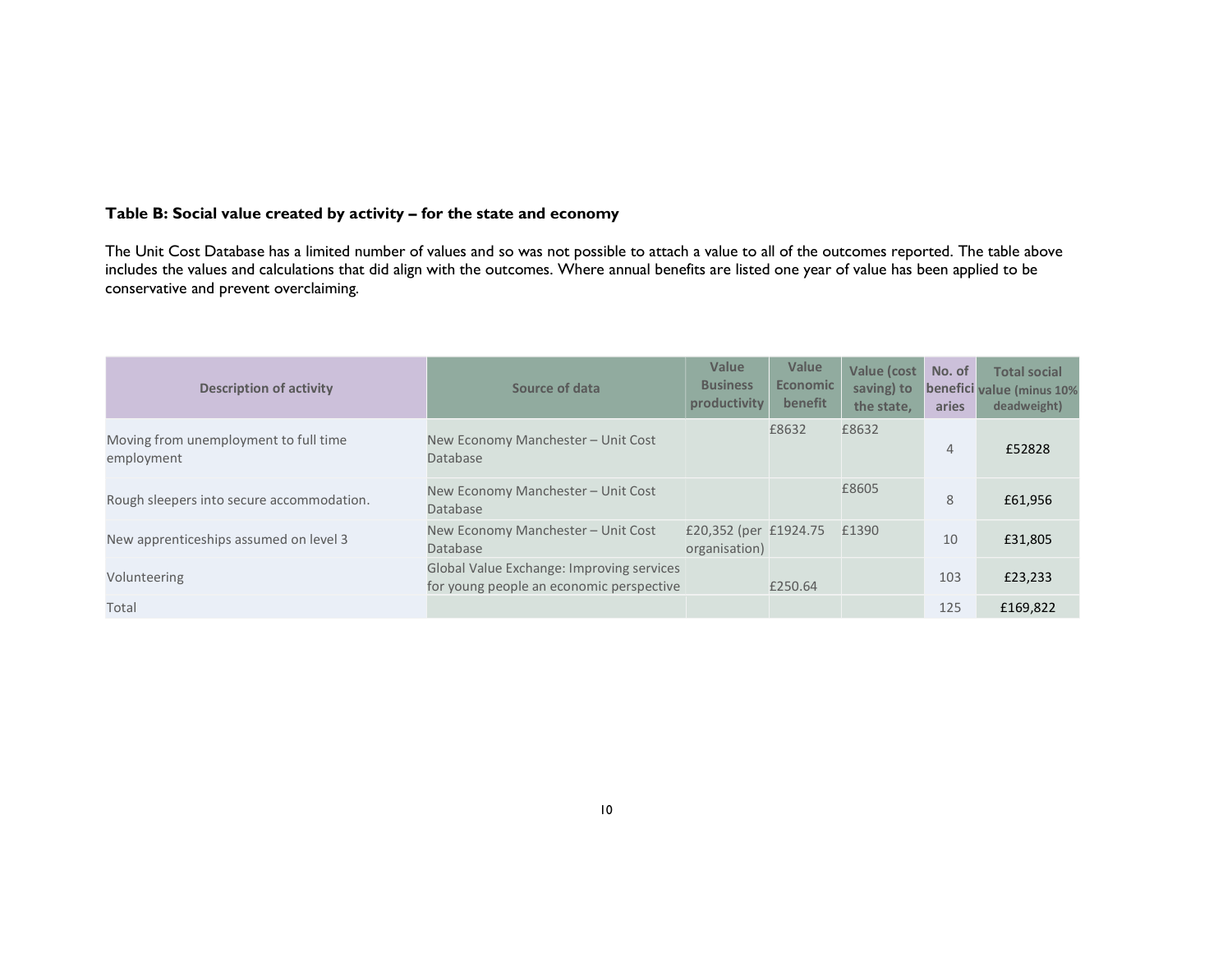#### Table C: Local Multiplier 3 calculation.

| <b>Spending Round</b>                     | <b>Amount</b>      |
|-------------------------------------------|--------------------|
| I Organisation turnover                   | £23.5 $m$          |
| 2 Local supply chain spend (including     | f7.2m              |
| Council profit and charity contributions) |                    |
| 3 Staff salary spend (estimated 50% local | £5.8m              |
| spend)                                    |                    |
| LM3 Calculation                           | £36.5m/£23.5m=1.55 |

Based on estimates of 50% local spend for both HTS suppliers and staff an LM3 score of 1.55 has been calculated. This means for every  $\pounds1$  spent by HTS  $\pounds1.55$  is further generated in the local economy. Local economy in this context is defined as Harlow postcodes.

It is possible to interrogate the figures and provide a much more accurate figures if an analysis was done of staff and supplier spend was undertaken which would provide greater certainty to the figures produced. This further analysis is out of scope to this report as significant extra resources will be required in round 3.

To put the LM3 score into context a LM3 score of 1 is the lowest possible and 3 is the highest. The HTS score represents a positive contribution to the local economy to be considered in relation to the wellbeing and financial/economic impacts highlighted in Tables A and B.

#### Table D: Combined Results –Analysis summary

In reports such as this, the value that accrues to different beneficiary groups through the same outcomes can be added together to produce an overall combined value created.

| <b>Social Impact</b>  | Value      | %    |
|-----------------------|------------|------|
| Wellbeing             | £964, 364  | 85%  |
| The State and economy | £169,822   | 15%  |
| Total                 | £1,134,186 | 100% |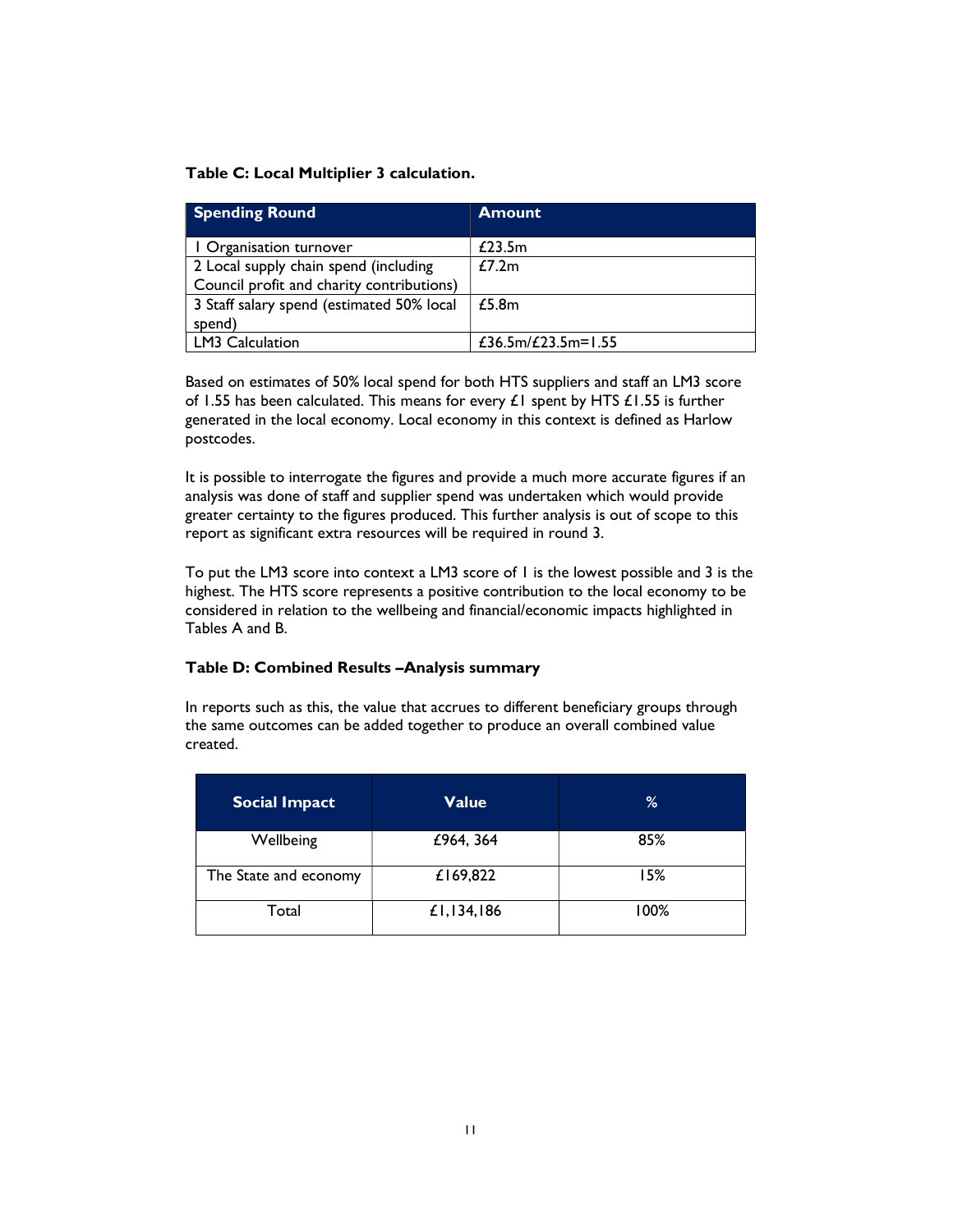#### Key findings

Combined overall

- Most of the social impact reported is wellbeing created for the individual (85%) with the state and economy accruing just over a third (15%)
- Employment and training make up the largest percentage of the total social impact generated (apprenticeships, general training for the job, work experience) (46%) of total combined social impact
- There is a large combined contribution made by the Streets 2 Homes project both in terms of value to the state and wellbeing impact (20%).
- Volunteering makes up 25% of reported total social value.

For individual wellbeing (Pie chart 1);

- An estimated 619 people experienced a measurable outcome (it is acknowledged that it is likely that many more individuals were engaged but the necessary evidence is lacking to claim value from the UKSVB)
- Average wellbeing value per person=£1577
- The highest value recorded per project was volunteering for staff members 27% (£259,079)
- The highest wellbeing value per person was recorded in the Streets 2 Homes project=£24,467

# **CHART 1: SOCIAL IMPACT CREATION BY ACTIVITY - WELLBEING FOR THE INDIVIDUAL**



- Volunteering (staff)
- **B** Rough sleeping to secure housing
- General training for job
- **Employment training**
- Full time employment
- Financial comfort
- Frequent mild exercise
- Apprenticeship
- **M** Volunteering (Boards)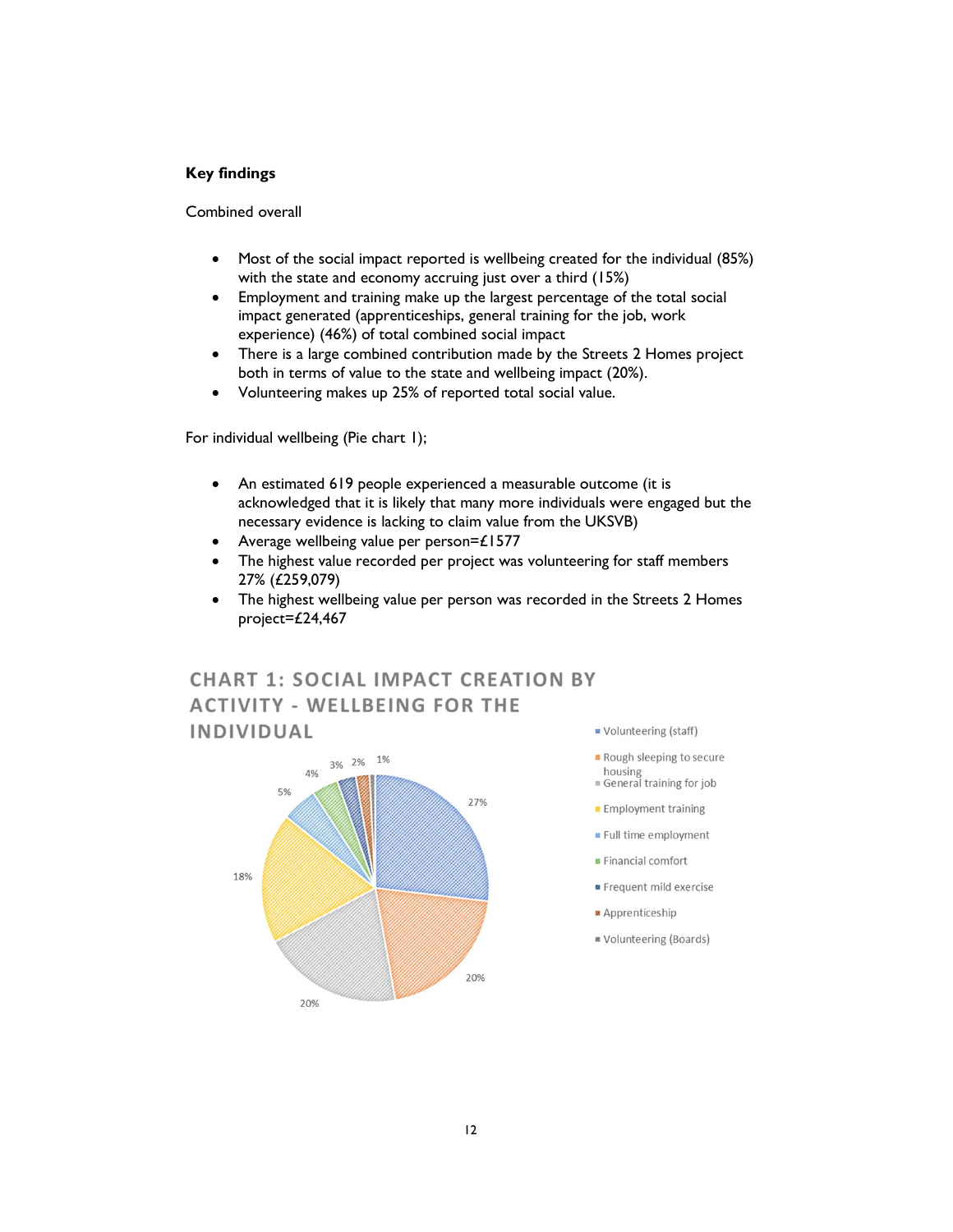For the state and economy (Pie chart 2);

- An estimated 125 people experienced an outcome which financially impacts on the state positively and benefits the local economy.
- Rough sleeping to secure accommodation represented the highest value of social impact reported=37% (£61,956)
- Average value per person benefiting= $£1,358$

# **CHART 2:SOCIAL IMPACT CREATION BY ACTIVITY - FOR THE STATE/ECONOMY**



As a multiplier to the local economy;

• A LM3 score of 1.55 has been estimated. For every  $\pounds 1$  spent by HTS there is a multiplier in the local economy of  $£1.55$ . This score should be used as a benchmark for future economic analysis.

#### Additional potential outcomes

Other outcomes are likely to have generated measurable social impact (however information is not available to evidence this), including:

- An additional value can be applied if there is the necessary evidence that individuals moving from unemployment to employment have dependent children.
- There may be observable outcomes related to the impact HTS staff have had in their roles as Board members.
- The UKSVB includes values around changes to the physical environment of the home, including improvements to energy efficiency, local environment and repairs to property. Evidence that renovation work led to these improvements would enable social value to be attributed.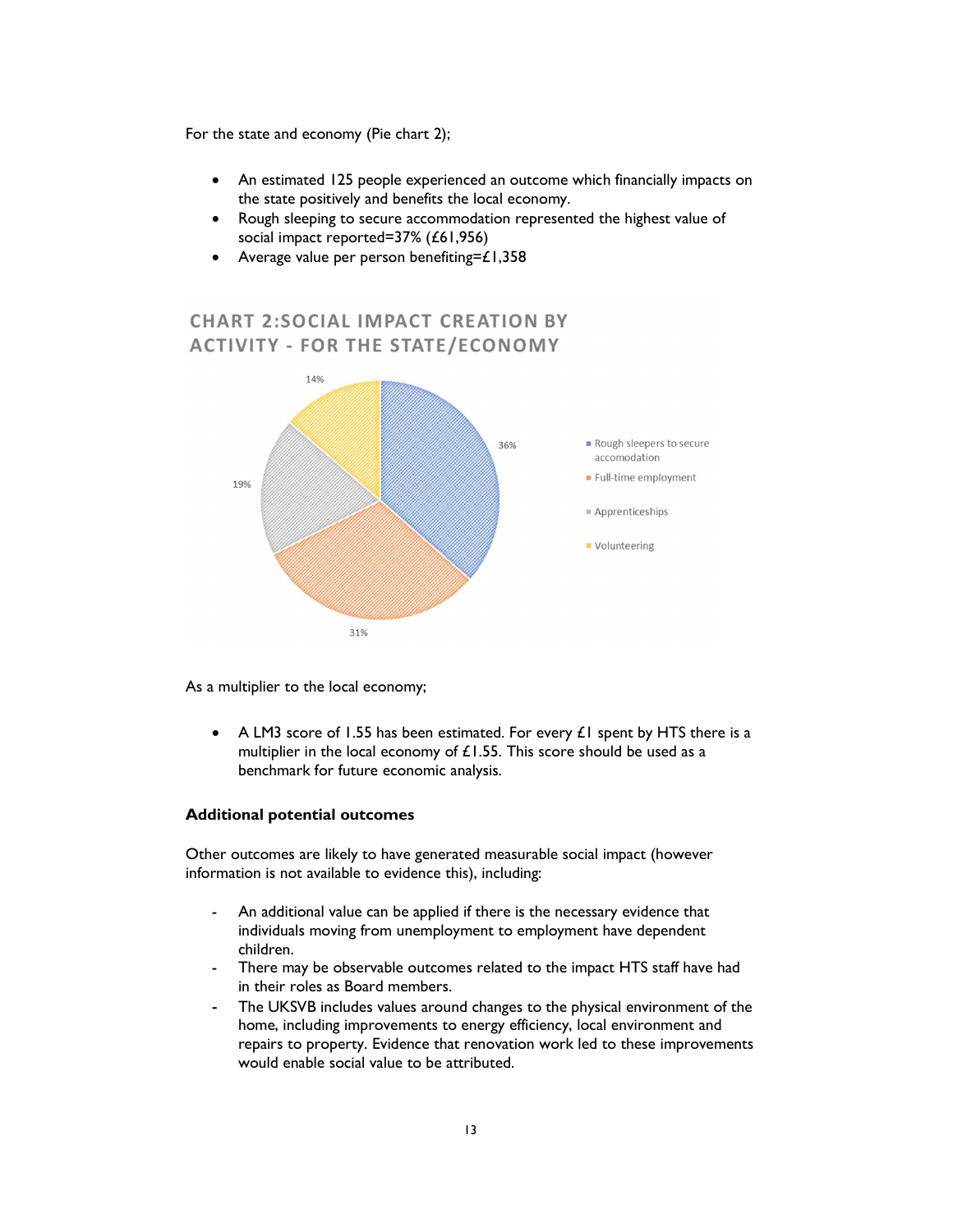- HTS provides Harlow Council with a  $£1m$  profit which helps the Council to maintain and keep local services open. Further discussions with the Council would enable further social impact to be evidenced and included in future reports.
- A recently agreed three-year funding programme with Paringdon Sports and Social Club worth £15,840 social benefits will be measurable in 2019/2020.
- Due to the generous pension contributions HTS offers (3x the typical traditional defined benefits schemes). There is also potential to investigate and test whether recent retirees report higher levels of wellbeing, health and life satisfaction as compared to other non-HTS recent retirees.

# Section 4: What is this telling us and recommendations

These recommendations are made with the aim of HTS understanding the creation of social value and building on the report to improve and direct social impact activities in the future.

Applying the UKSVB is only one way of understanding social impact. It is always recommended that it is used as a blend with other evaluation techniques both quantitative and qualitative, to help gain an insight and inform decision making.

#### Recommendation 1: Utilise the UKSVB in planning

The HACT UKSVB and complementary Value Calculator tool can act as an important planning tool. It could help HTS to understand the outcomes that would need to be achieved to generate a certain amount of social value or to achieve a specific return on investment. This can be particularly useful at the beginning of a project or in negotiations with a partner. It can also inform the set-up of systematic data collection processes, and help to plan outputs, finances and timescales more effectively.

#### Recommendation 2: Collect data as you go

Although the data that has been collected has made this retrospective analysis possible, if data had been collected with clear social impact goals prior to the analysis a more accurate and meaningful report could be produced. Starting this at beginning of a project would enable quality and relevant evidence (e.g. pre and post surveys, age and post code data) to be collected and enable improved social impact reporting that can be used in informed decision making. This recommendation should also apply to partner charity organisations receiving funding from HTS.

#### Recommendation 3: Use Social Impact analysis to develop future initiatives.

It is recommended that HTS gradually build up an understanding of 'what works' and use this when communicating the social impact offer. This will put HTS in a strong position as an informed organisation who has evidence of the most effective way to invest a limited pot of money and resources in a community.

#### Recommendation 4: Undertake a full LM3 study.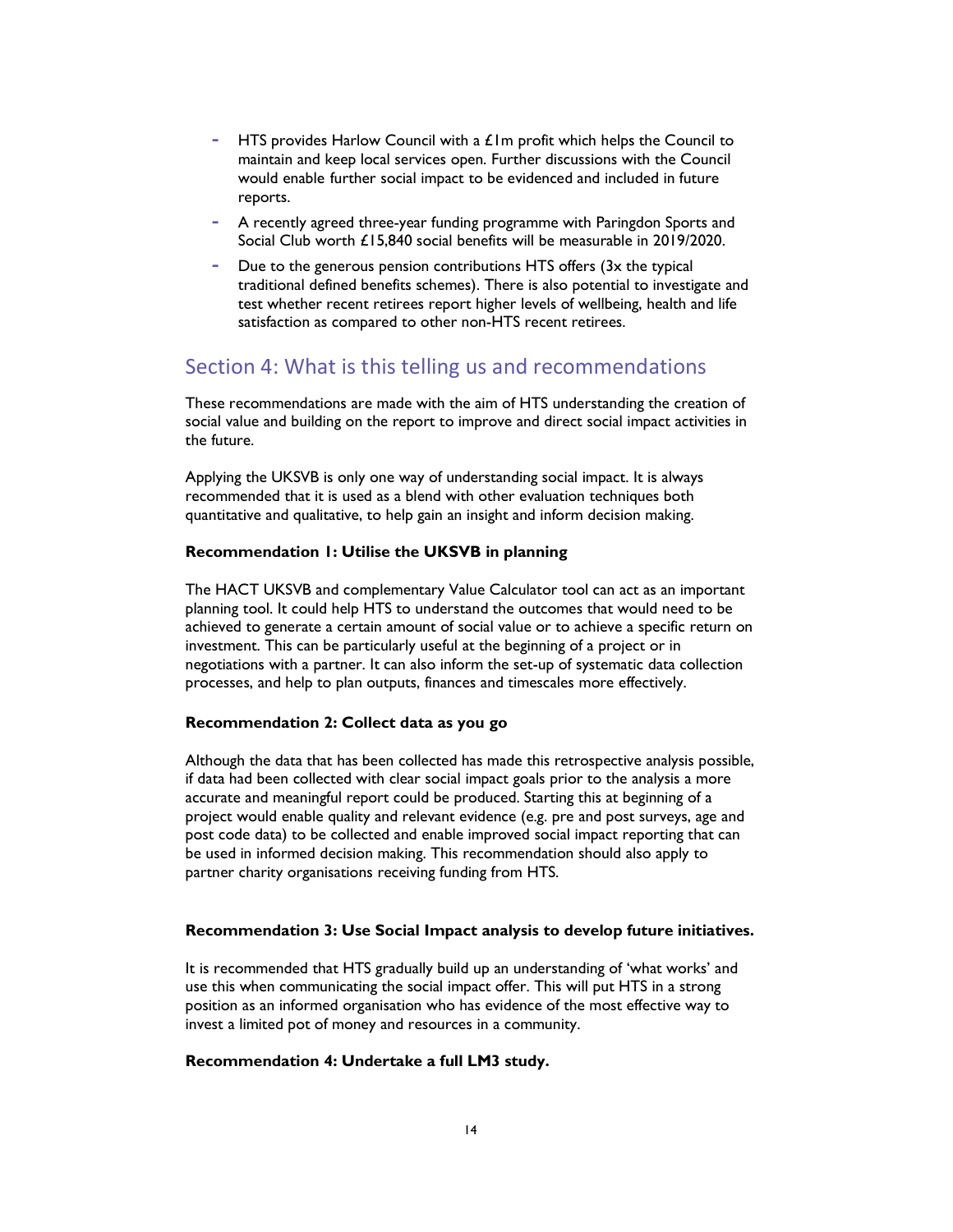Undertaking a full more detailed LM3 study will build on the estimated score produced of 1.55. More investigation is required to ensure this is as accurate as it could be which will involve additional resources.

#### Recommendation 5: Establish or develop a social impact working group to improve and assess impact.

Understanding social impact is crucial to demonstrating progression and benchmarking progress. Establishing a working group to monitor impact with cost benefit analysis is one way of identifying improvements year on year in social impact.

Other ways of assessing progress include producing **full social accounts** which should include a stakeholder analysis and survey, a social accounting panel to verify and sign off results and develop an understanding of what changes. Key impact questions can also be utilised to clarify thinking such as who is experiencing change, what change is experienced, how much change is attributable to HTS.

# Section 5: Summary and the future

This report demonstrates that HTS delivers a positive social impact result through its work in improving wellbeing, in the local economy and cost savings to the state. The report details the breakdown of the wellbeing benefit created to society and provides an overview of how that social impact is being created. It also begins to outline the value created to the state and local economy and provides an estimated LM3 score.

Looking to the future, HTS operates in an ever-changing environment which is shifting the way organisations think about and deliver social impact work. Housing associations, Local Authorities contractors, suppliers, and public-sector bodies will continue to look for value for money from their spend. Cost will continue to be a major driver in decision making however organisations are increasingly thinking about social impact when awarding contracts.

The Social Act 2012 was a major driver in changing thinking around social value. The author of the Social Value Act, Chris White MP recently (December 2017) has written a report 'Our Money Our future' that makes recommendations to strengthen and extend the Act.

The Housing Green Paper is currently considering whether to mandate social housing providers to report their social impact. This requirement is likely to be extended to partners and contractors if formally implemented.

The UK Government has also recently completed a social value in procurement consultation exercise. This is likely to strengthen the guidance on reporting and evaluating social value impacts across the whole public sector and supply chain.